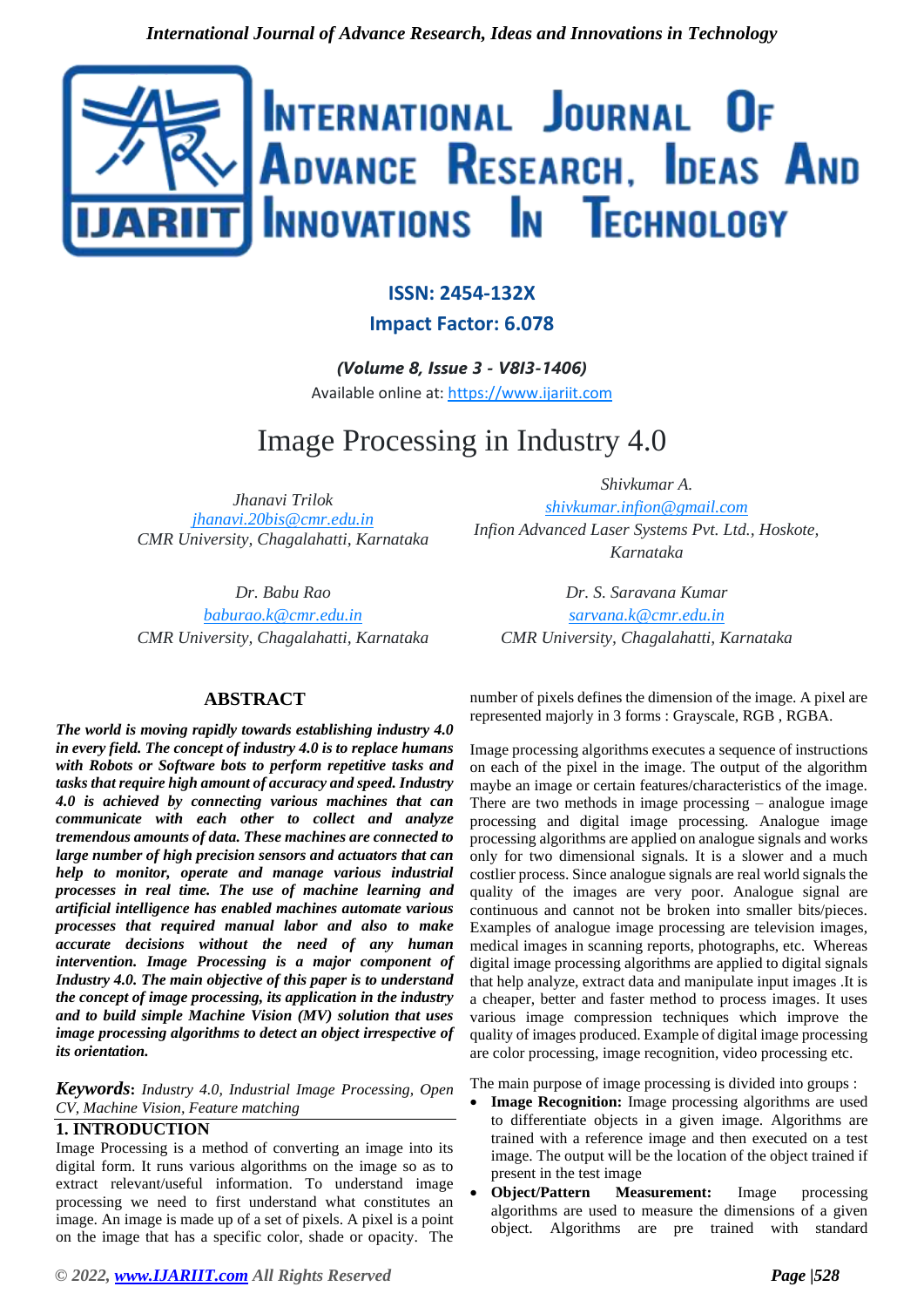# *International Journal of Advance Research, Ideas and Innovations in Technology*

measurements for parameters such as length, height, width, diameter, etc. When executed on test images, the algorithm will produce the accurate measurement of the object in the test image as the output

- **Image Restoration:** If the input image contains of noise or is damaged or detect at places. Image processing algorithms use various noise removal techniques and help to reconstruct the defected parts of the input image. Hence the output image will be a noiseless and defect less image.
- **Image Retrieval:** Image processing algorithms are used to seek a image of interest from the input/test image. The output of the algorithm will be the location of the desired image in the test image.
- **Object Visualization:** Image processing algorithms are used for visualizing and dinging objects that are difficult to detect by human naked eye.



**Fig 1.1 Purpose Of Image Processing**

This paper focuses mainly on digital image processing techniques and its uses in the industry. It throws light on how digital image processing has revolutionized various automation processes around the globe. It also describes the role played by image processing in Industry 4.0. The paper also contains methodology and results of a project developed to detect the presence of an object irrespective of its orientation.

# **2. DIGITAL IMAGE PROCESSING SYSTEM**

Digital Image Processing is the process of manipulating digital images to obtain a desired output image or information from the given digital image. A digital image processing system basically consists of the following components:

- **Image Sensors**
- Suitable Hardware for Image Acquisition
- **Computer**
- Software for Image Processing
- Image Display
- **Mass Storage**



**Fig 2.1 Components of Digital Image Processing System**

The source of digital images is the real world objects around us. Image sensors are hardware used to capture images of these real world objects. The hardware required for image acquisition mostly consists of lenses and cameras. They provide mechanisms such as zoom in, zoom out, focus etc. This helps the user to easily locate and capture image within their region of interest. The output of the hardware is a digital image. This digital image is then transferred to a computer via either

Ethernet, Bluetooth or is manually transferred using a pen drive. This digital image acts as an input image to the Image processing software that runs on the computer. Image processing software performs various algorithms such as image recognition, object recognition, pattern matching, feature matching, measurement etc. It then produces a suitable output depending on the function selected by the user. The output maybe an image or specific features/characters of the input image.

# **3. ROLE OF IMAGE PROCESSING IN INDUSTRY 4.0**

Industrial Image processing is mostly based on the use of different types of vision cameras along the production line for inspection of components during various stages of manufacturing. For example, for inspection of raw materials during the start of the manufacturing process to final inspection of quality of the end products. The main two main components of imaging systems used in production line are high precision vision cameras and a computer with high processing capacity. Each camera is configured and trained for a specific application with the help of computer based software. The other accessories for industrial image processing are sensors which trigger the camera, stand for camera mounting and railing for moving the cameras.

Industrial image processing helps in real time monitoring of various manufacturing processes. The high speed processing of these imaging systems can capture images of moving parts with high accuracy. They guarantee high precision results. These industrial machine vision cameras can be mounted at areas that are not accessible for people or environments with extreme temperatures or which are toxic.

Industry 4.0 is referred to as the fourth industrial revolution. The main objective of Industry 4.0 is to increase the use of automation, smart machines and data acquisition units to convert factories into smart factories. Collecting and analyzing real time data helps to get insights of manufacturing processes at different stages. By collecting data from the factory shop floor and combining it with other operational data of the enterprise makes decision making an easier task. This helps to manufacture goods/products with high efficiency, reduces the time and cost of production. The introduction of automation in manufacturing processes has increased the flexibility which helps manufacturers meet demands of their customers.



**Fig 3.1 Basic Block Diagram Of Industry 4.0**

Industrial Image Processing systems play a major role in enhancing the performance of smart factories. Industries that use imaging systems are Manufacturing, Medical, Automobile, Defense and security, Robotics, Agriculture etc. With the advancement of technology, imaging systems are much easier to develop since machine vision cameras are not costly. Below is a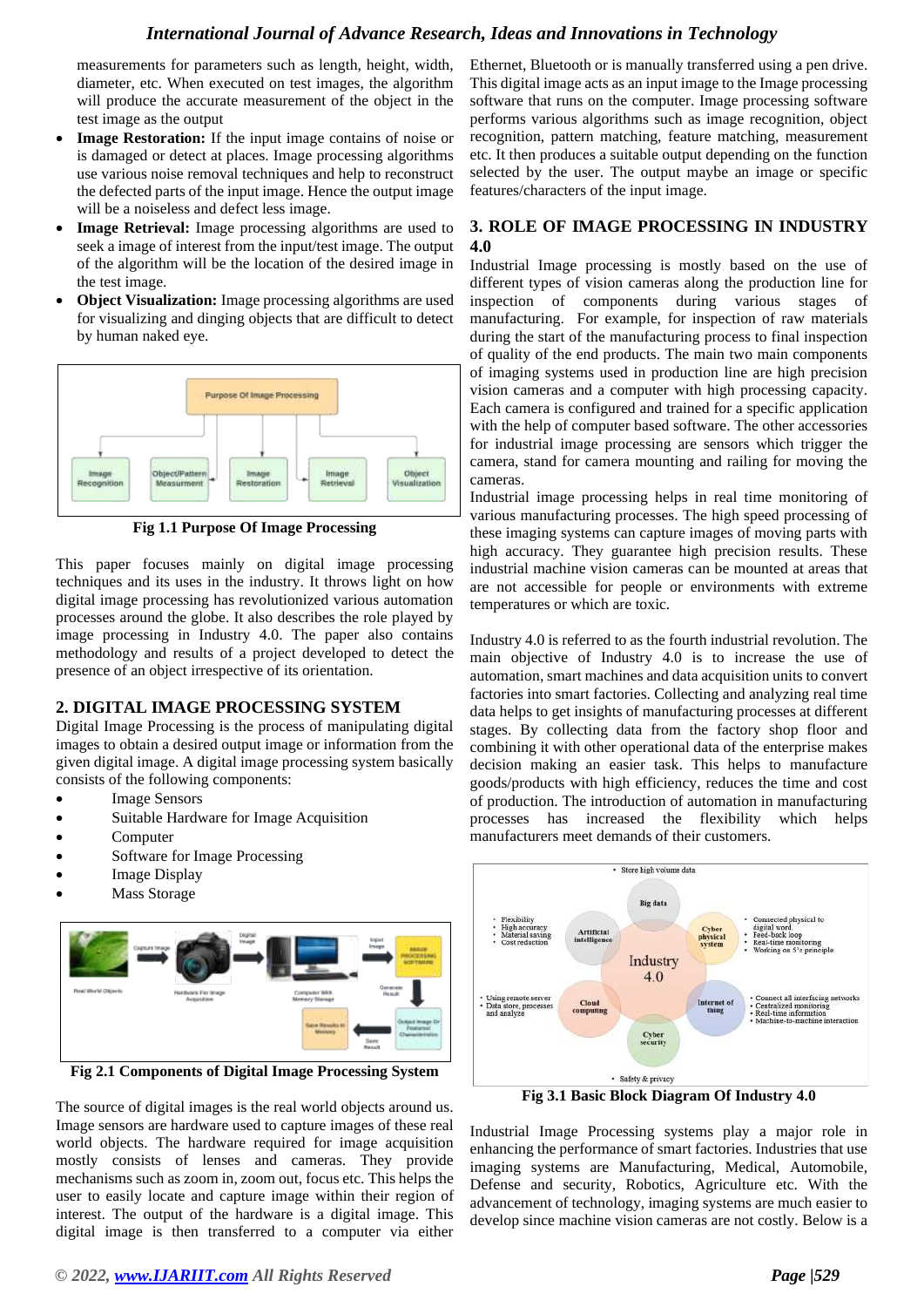block diagram of machine vision cameras being used to detect and inspect parts on a conveyor.



**Fig 3.2 Industrial Machine Vision System**

A simple example of use of image processing systems in industries is automated spraying systems that are used to coat newly produced metal parts. A normal robotic system without machine vision can be programmed for painting movements. But a robotic system does not have the intelligence to check whether the part is coated correctly after executing the pre-defined sequence of steps. This might lead to production of metal parts with improper paint coating. Whereas when an industrial camera is introduced to this system, the algorithms are developed to make high precision measurements of the component to be sprayed. They can be used to monitor and inspect the spraying process as the robotic arm is moving around the component. This helps to give a real time feedback which can be used to change the sequence of painting or the quality of spray to get the best painting results. This system can eventually become a selflearning system. This shows that introducing a simple imaging system will reduce defects in parts, enhances productivity and to obtain high quality end products. Industrial cameras thus play a significant role as they provide tireless method for auditing the color, structure, shape, length, width, diameter and other geometric properties of work pieces irrespective of its size. They are used for auditing components for correctness as they pass through various stages of manufacturing. They are used to overcome or reduce human errors and therefore increase the efficiency, accuracy and speed of the process.

Some of the most common applications of industrial image processing are: predictive maintenance, packing inspection, quality inspection, defect detection, component assembly, tracking and tracing of components, optical character recognition, barcode reading, 3D vision inspection, quality inspection etc. This shows that Industrial Image Processing plays a major role in contributing to the growth and development of Industry 4.0.

#### **4. PROPOSED SYSTEM**

The main objective of the project is to develop image processing software using Open CV and Visual Studio to detect a trained object in a test image irrespective of its orientation.

The system is implemented by using the feature matching algorithm. Feature detection is the process of extracting important features of an image that is used to identify the image. Image features include edges, corners, ridges and blobs. Feature Detection can be implemented using different methods such as:

- Harris Corner Detection
- Shi Tomasi Corner Detection
- SIFT ( Scale Invariant Feature Transform)
- Fast Algorithm for corner detection
- ORB (Oriented Fast and Rotated Brief)

In this project we will be implementing feature detection using ORB algorithm. ORB is built on two major components: FAST key point detector and BRIEF descriptor. The FAST key point detector helps to extract important and unique key points from the image. This output is then given as an input to BRIEF descriptor. The BRIEF descriptor converts key points found by FAST in relevant information.

The developed image processing software has the following sequence of operation. It is a desktop based application and hence needs a computer to run the software. When the Software is opened, the user needs to select the source of training image. This can be done by uploading the desired image by using the UPLOAD IMAGE button. Once the training image is uploaded, the user can choose the region of interest and press SAVE . This will save the ROI as the reference image. Now The User can proceed to upload a test image. The test image may or may not contain the object trained in the reference image. To run the algorithm the user has to press the button START TEST. This will call the image processing algorithm as a subroutine and the output will be the test image along with a box shape that will indicate the location of the reference object if it is present in the test image.



**Fig 4.1 Block diagram for the Proposed System**

#### **5. IMPLEMENTATION AND RESULTS**

#### **5.1 Training Sequence**

In this test case, we train the algorithm to detect the Big End Bore of a Connecting rod, irrespective of its orientation.

#### **Step 1: Open Landing Page**



**Fig 5.1.1 Landing Page of Image Processing Software**

**Step 2: Upload a Reference Image**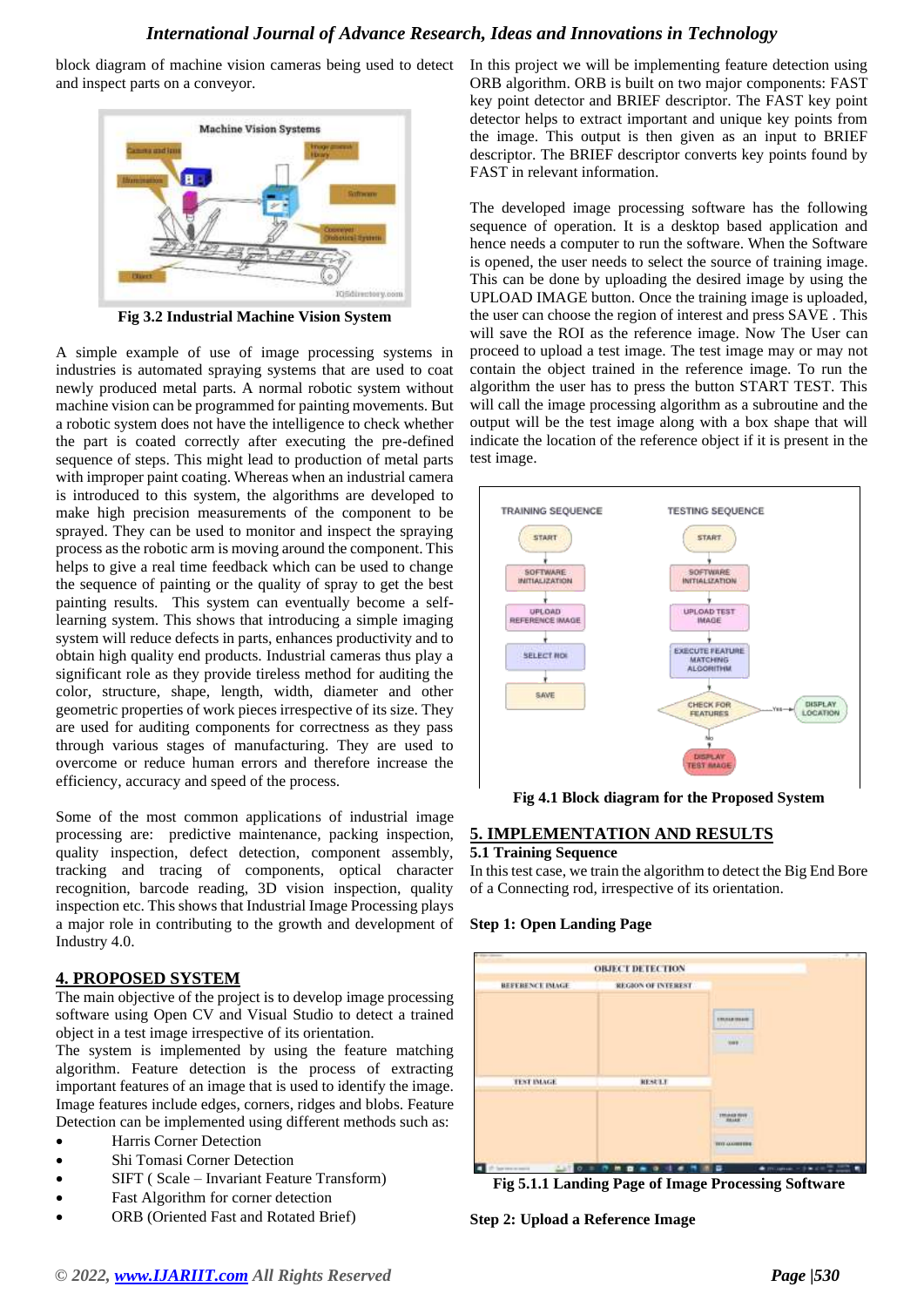

**Fig 5.1.2 Uploading a Reference Image**



**Fig 5.1.3 The Reference Image on the screen after selection**

#### **Step 3: Choose Region of Interest**



**Fig 5.1.4 Choosing Region of Interest**





#### **5.2 Testing Sequence**

During the testing sequence we check the correctness of the algorithm by rotating the connecting rod in different angles .The algorithm successfully detected the ROI irrespective of its orientation. The Results are as below



**Fig 5.2.1 Test Case 1 Result**

#### **5.2.2 Test Case 2 – With 90 degree Rotation**



**Fig 5.2.2 Test Case 2 Result**

# **5.2.3 Test Case 3 – With 180 degree Rotation**



**Fig 5.2.3 Test Case 3 Result**





**Fig 5.2.4 Test Case 4 Result 6. CONCLUSION**